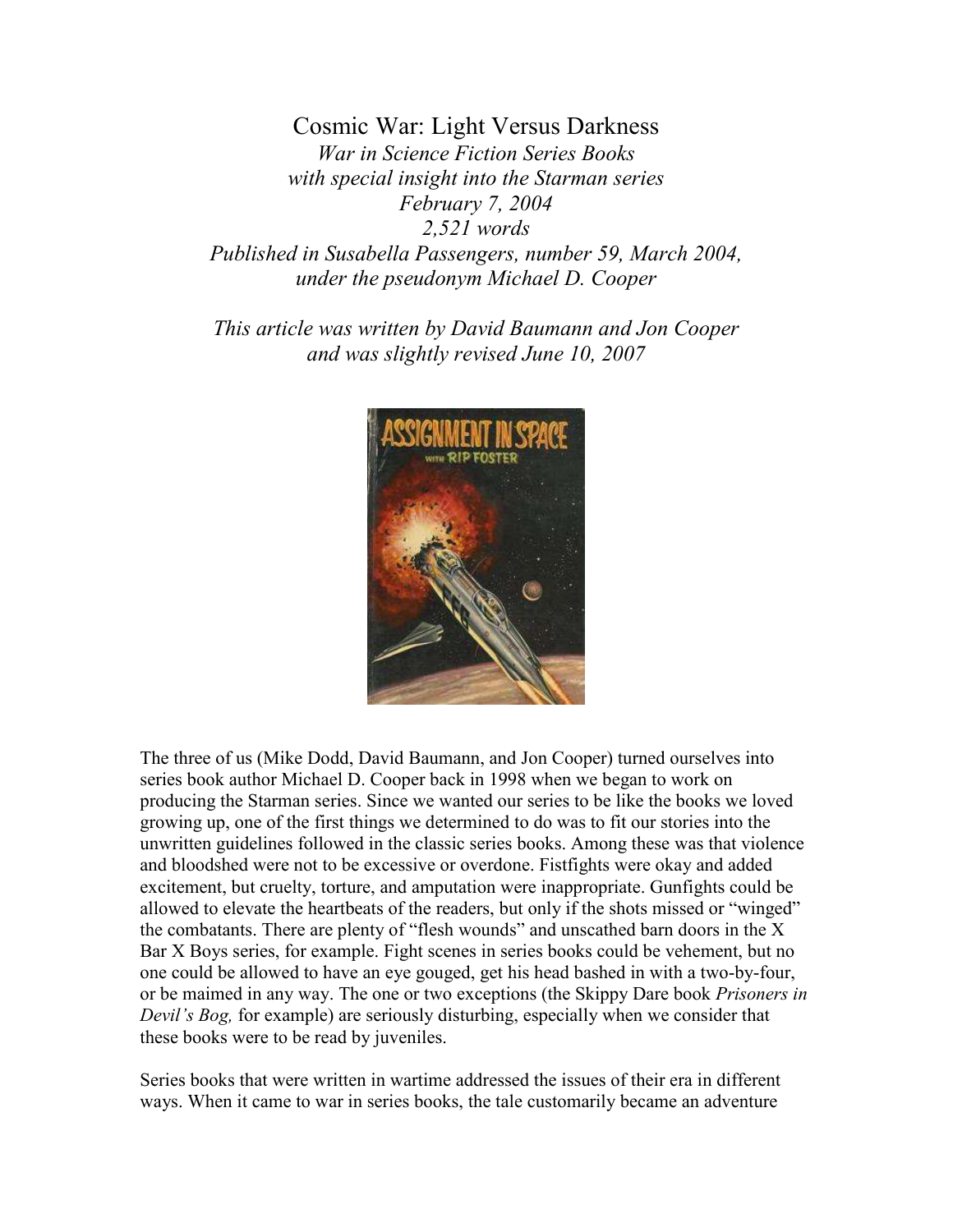story or inspiration for patriotism rather than an all-out account of bloody battles and wholesale destruction. Such horrors, if they were brought into the story at all, were described from a distance. The five books of the Tom Slade series that were composed during World War I relate Tom's exploits as a doughboy. The account is riveting, but is very clearly an adventure story that takes place in wartime rather than a story about battles. The Hardy Boys books that were written in the first part of the 1940s were unusual in the genre by hardly mentioning World War II at all. In Rick Brant, readers learn early in the first volume that Scotty is an ex-marine who served heroically in the south Pacific (where author Hal Goodwin had served himself); in the fourth Rick, 100 Fathoms Under, published only two years after the end of the war, the Japanese character Hashimo is presented as a deceptive, contemptible villain. In the early 1960s, the Biff Brewster series takes note of the cold war, especially in its particularly strong entry Mystery of the Chinese Ring.

Girls' series books did not ignore wartime either. Margaret Sutton in her Judy Bolton series addressed the issue in a clever fashion by having her hero serve in the FBI rather than in the armed forces. This encouraged patriotism without overly dating the books or having to introduce battlefield scenes.

When it comes to science fiction in series books, we enter a special category. Jules Verne has been recognized as the first writer of what later came to be called "science fiction," and H. G. Wells was not far behind. However, the genre really didn't take off until about the 1920s or '30s. At that time the term "science fiction" became popular, replacing the earlier term "scientifiction." Therefore the early books of the original Tom Swift series (1910-1942), about scientific inventions and the adventures that their inventor and his friends had with them, may not fit into the "science fiction" category, but they are at the least a precursor to those series that are indisputably of that genre.

Tom Swift most definitely engaged the Great War. The first entry in the series that dealt with war was the twenty-first: Tom Swift and His War Tank, published in 1918. The series books of that era used secondary titles, and the one for this book is "Doing His Bit for Uncle Sam." It details Tom's efforts to build the best war tank of his time to do his "bit" to aid his country in the war.

Tom Swift and his associates were unabashedly red-blooded Americans. The author went to great lengths to make it clear that the Swifts were doing everything they could to back the government in the war, but there is no real description of the war or bloodshed. Mention is made of an army construction plant where aircraft are being turned out by the hundreds, but that is about it. Their friend Ned Newton does get enthusiastic about the idea of a war tank:

"This is, without exception, the greatest thing out since an airship. It will win the war for us and the Allies, too, and don't you forget it! Fritz's barbed wire and dugouts and machine gun emplacements can't stand for a minute against these tanks! Why, Tom, they can crawl on their back as well as any other way, and they don't mind a shower of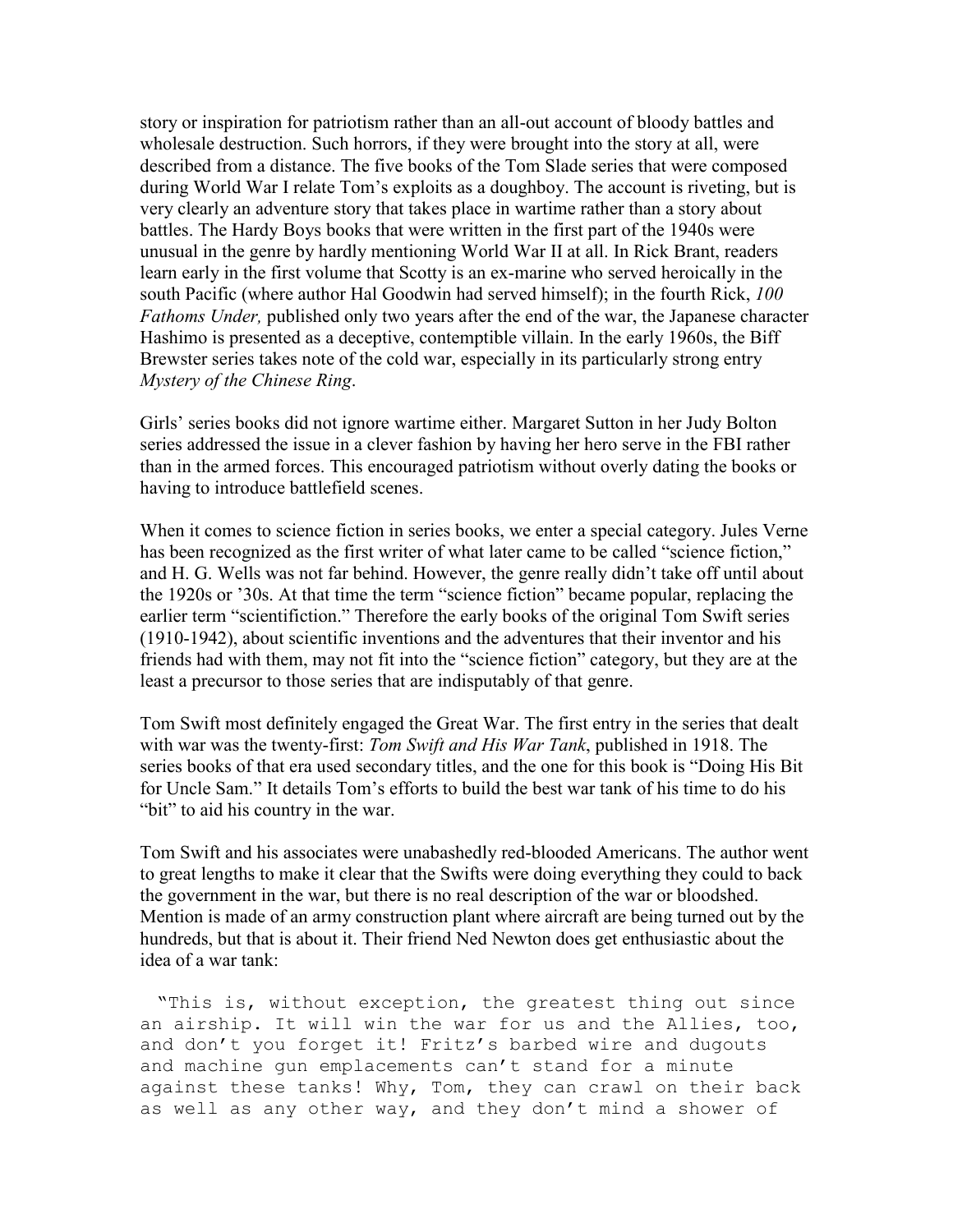shrapnel or a burst of machine gun lead, any more than an alligator minds a swarm of gnats. The only thing that makes them hesitate a bit is a Jack Johnson or a Bertha shell, and it's got to be a pretty big one, and in the right place, to do much damage. These tanks are great, and there's nothing like them."

No discussion of any kind is made as to why the war started, or what each side believes; the Germans are just the bad guys and need to be mowed down with tanks. THEY ARE BAD and WE ARE GOOD, and that is how it is presented throughout the series—this is not the series for subtle nuances.

The war tank wasn't the extent of Tom's efforts. There are mentions in other books, although not quite as specific as those that were produced during wartime. The author wants to make it clear that Tom is patriotic, Tom builds great weapons of war and gives them away to the government, and is doing all he can to aid the nation in a time of war. He is behind the government 100%, and anyone who is not should be ashamed. The message couldn't be more clear.

One could classify the Tom Swift Jr. series (1954-1973) as science fiction without too much stretching. This series, written in the years of the space race and the cold war, is most definitely a product of its time. Young Tom's adversaries, the Brungarians, are clearly eastern European iron curtain types that readers of the books would not have any difficulty morphing into Soviets.

It has been pointed out more than once that the bad guys in Assignment in Space With Rip Foster (also known as Rip Foster Rides the Gray Planet) are identified as the Consolidation of People's Governments or "Consops," but commonly known as "Connies." This book first appeared in 1952. Again, readers of that era need no more than a gram or two of imagination to hear this word as "Commies," the slang term for Communists. (The illustration at the beginning of this article is a thumbnail of one version of the cover illustration of this story.)

The authors of these series rightly assumed that freedom is right and tyranny and oppression are wrong, but unless today's reader is a history buff, the politics of these times are history lessons if not downright obscure. Readers of the original Tom Swift series do not find out why Tom feels the way he does. However, readers in our time may ask, What is Tom supporting? Why does he believe that his country is right? What are they fighting for? What are they afraid of losing? What are the stakes?

War can be seen as a political occurrence, entered into with mixed motives—even when one's nation is responding to attack. Wars, in themselves, are horrible realities, but at times they are forced upon us, and then cannot be avoided. But when wartime appears in fiction, it can be a means of addressing a deeper issue: goodness versus evil, or to put it poetically, light versus darkness. The Star Wars epic, The Lord of the Rings, and similar sagas treat war in this fashion, and in the Starman series we have chosen to address war on the same ground.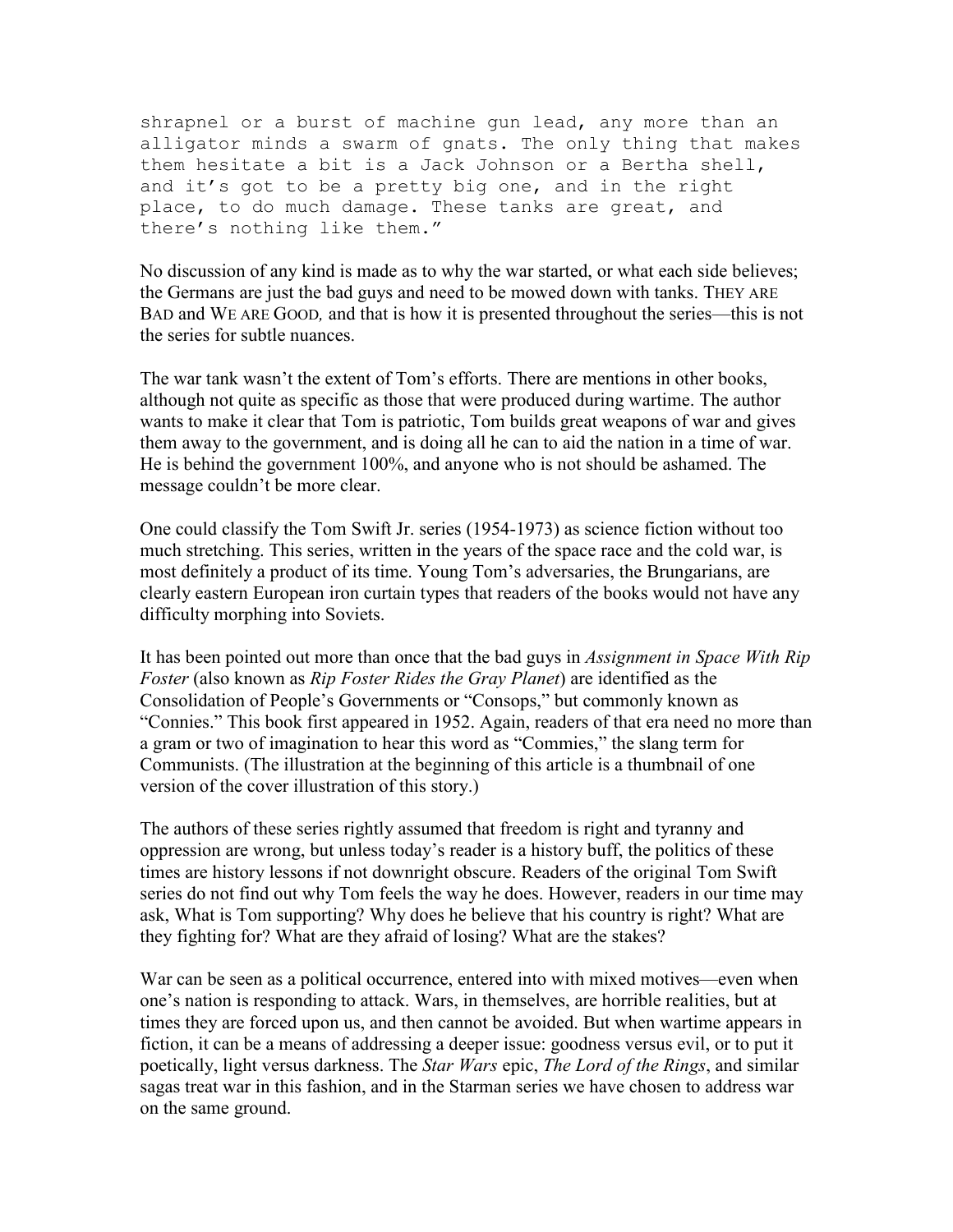The Starman series debuted in 2000. Nine novels and several short stories brought the series to its end in 2005, although several short stories were added in 2007. Naturally, as its creators, we know it inside out. We have definitely addressed the issue of war in our series, but we have presented conflict as a moral or even spiritual issue, not political: What is the meaning of life, What is eternally significant, How do we know what is true and right, What is heroic and what is truly evil? Books set in the future, i.e. science fiction, have a freer hand in addressing these issues.

In wartime, propaganda tries to make the enemy faceless by the use of epithets, generalizations, etc. that reduce human beings, who may indeed be unconscionably evil, to subhuman objects deserving of enmity. In science fiction, this is often done completely by introducing a non-human enemy. The Starmen and their civilization in the middle years of the 22<sup>nd</sup> century engage an enemy that is literally "faceless." This passage in Journey to the Tenth Planet describes the first encounter with the Xenobots:

With a determined shake of his head, Bors pushed his way to the front of the crowd and stepped forward, facing the creatures that had come from the cavern's mouth. As he stepped out, the circle of creatures stopped moving, but those whom Bors faced continued their approach. When they were about twenty feet away, Bors focused his attention on where their heads had to be. He could tell that there was something different at that place from the rest of the creatures' bodies. As they came closer, he squinted, turned slightly aside, shook his cottony head once again, and stared.

When he finally realized what he was seeing, his head cleared instantly. The rush of adrenaline that surged through him eradicated all traces of the drug that had been put into his coffee.

They have no faces! he thought. He wanted to laugh and shriek at the same time. Inside the viewports were things that looked like the bottom of a snail's foot. Like raw liver with some sort of shiny gelatin on it!

When the great war of the Solar System's history is described in the Starman series, it is done in a way intended to be shocking and frightening, not by any means to inspire patriotism or present the "glory" of battle. Here is an excerpt from The Lost Race of Mars.

"In Omega Centauri, many warships lifted off from the Xenobots' home planet and made their last stand, but our fleet fought masterfully and reduced the planet of the Xenobots to a primitive condition."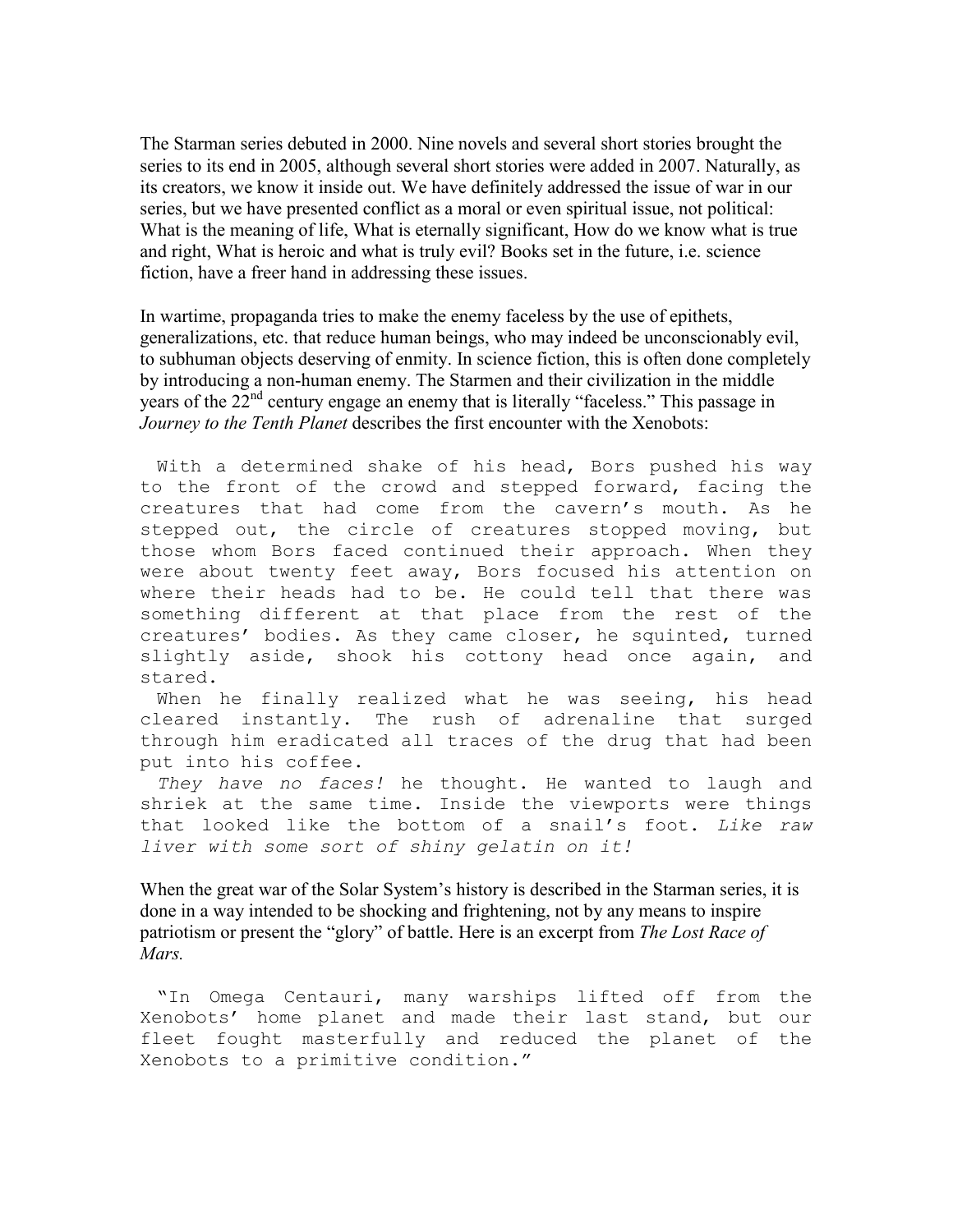Stenafi smiled with fondness, and then sighed deeply. "It was a great triumph, for the Xenobots had never been defeated in war."

Then the Ahmanyan lost control. She placed her hands over her face and, through her long slender fingers, began to weep silently. Her shoulders shook. The men from Earth did not know what to say or do. They waited in acute discomfort for Stenafi to continue her tale.

After a moment she sighed again. "I am sorry, Starmen. It is a tale that, though now thousands of years old, still seems to us almost to have happened in our own time." She gathered her resolve, exhaled, and then picked up the narrative, her voice straining with the effort.

"Unknown to us the Xenobots had kept back a small but monstrously armed fleet, which none of us had discovered," she continued. "When this fleet observed that their fellows had been defeated and that most of our ships had pursued the enemy to their home planet, they launched a second attack. This time fertile Ahmanya itself was the target, and against this second wave of ships we were almost defenseless. When it came, the strike was far fiercer than we had anticipated in our worst imaginings. The Xenobots clearly wanted not only to exterminate our entire people, but also intended to wipe out any trace that we had ever lived. The vehemence of the attack was overwhelming."

Our intention is to contrast evil and goodness. Descriptions of hostilities between political adversaries cannot do this effectively, since human beings, no matter how evil or altruistic their motives, will always be a mixture of good and bad. Of course, in real wartime, true evil will always be present; the atrocities committed by the Nazis, for example, are evidence of unspeakable evil, not just fruits of a political conviction. I think it is safe to contend that the terrorist attacks engineered by Al Qaeda are evil rather than religious or political acts. Sadly, atrocities are not perpetrated solely by one side in most if not all wars.

The ultimate battle between goodness and evil is something we sincerely hope we are getting across in the Starman Series. What are the Starmen risking their lives to save? Why do they feel the way they do? What are they fighting for? Our motivating axiom is, "The light shines in the darkness and the darkness has not overcome it." The quotation is from the Gospel of John, and the philosophy is stated clearly in our first book:

Richard Starlight said, "When my father dropped his surname and took the name 'Starlight,' it was a symbol to himself and to his generation. Born in the last days of the Collapse, he took a name to signify light in the great darkness, as stars are points of light in the darkness of space. Maybe overwhelming darkness, but still characterized